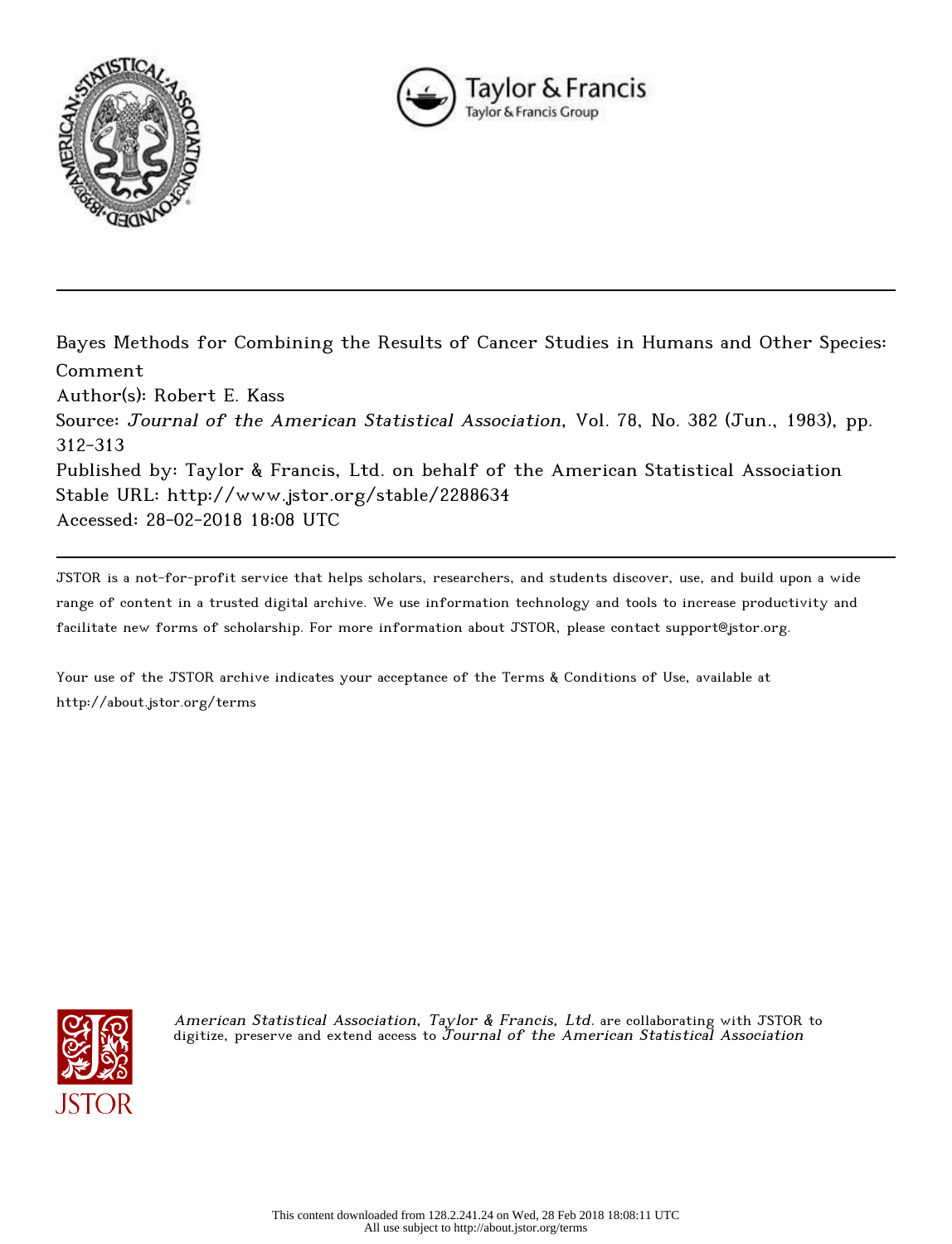Laboratory experiments often provide strong evidence about carcinogenesis or mutagenesis at high doses of a toxic agent in certain species. With specific assumptions about the relevance of this evidence, could some of its strength be borrowed, so to Tukey-speak, in order to bet ter estimate the effect of exposure to the agent on the probability of cancer in humans? DuMouchel and Harris suggest that it can and they propose Bayesian analysis of covariance components models as an appropriate tech nology for accomplishing the task.

 The great benefit of the Bayesian approach to this prob lem is that it makes precise the assessments of relevance and uncertainty in related results. Just as the purpose of a Bayesian theory of scientific inference is, as Jeffreys (1967, p. 8) put it, to "tidy up" the process, so too might Bayesian methods improve what advisors to policy mak ers do informally. In principle, the paradigm is simple and, in its ability to accommodate a variety of beliefs, it is comprehensive. Yet the Bayesian approach has its dif ficulties, for while it is surely desirable to express beliefs explicitly, in particular through models, it is often difficult to do so accurately. Lurking beside each analysis are the interrelated dangers of oversimplification, overstated precision, and neglect of beliefs other than the analyst's.

 In the authors' model (3.2), the normal exchangeable prior on  $\delta$  is probably the most important cause for con cern. Interspecies comparisons begin with the assump tion that results among different species and toxic agents are somehow related, and that the data carry information about the relationships. The normal exchangeable prior, however, represents a firm belief in a very simple situ ation; its use entails a strong statement about the behavior of the interactions. It is plausible that some groups of species are sufficiently similar with respect to the toxic action of some groups of agents, that, within those groups, model (3.2) would not be grossly inaccurate. In principle, the model could be modified to allow for group ing and, in Section 5, the authors provide an illustration of this sort of modification. However, it is not clear how Table 1 should be refined so as to improve the accuracy of the model. Thus, there is a serious complication as sociated with missing information as to group member ship, and I would hesitate to apply the model without additional theoretical or empirical knowledge.

 Overstated precision is a potential problem in the au thors' model. Not only does each estimate "shrink" to ward others in its row and column, but its variance is reduced, as well. If there is doubt about the accuracy of  the model, then the resulting variance is inappropriately small. Consider, for example, the value  $c^* = 1.02$  for roofing tar in Table 2. My own reaction to that number is that it is too small and, to interpret it, I crudely but quickly modify model (3.2) by mixing it with the model that assumes no relationship among the entries in Table 1. In addition, since the original data come from an ob servational study, the standard deviation of 1.41 might be considered too small, and, before mixing, it could be re placed with a value considered more realistic. Thus, my modified posterior, based on viewing Table 2, would be roughly equal to a mixture of the reported posterior and the variance-inflated original (normally distributed) data.

 Even greater overstated precision results from the model selection described in Section 6. Evaluation of pre cision is worrisome whenever the same data are used both to select the model and to make inferences. Here, the problem is compounded. Not only is each estimate af fected by the selection of entries in its row and column, but both the estimate and its variance are affected by increased homogeneity of the interactions. In particular, I would not agree with the conclusion that knowledge of the human roofing tar log slope may be summarized by a Normal $(1.53, (.74)^2)$  distribution.

 The concern expressed here about difficulties in ap plying the authors' methodology raises a general question of policy analysis: how much inferential and decision theoretic formalism should be used? A second issue that arises in this and many other policy problems is, at what stage in the process should enter the desire for adequate caution with regard to human risk? In arriving at a policy decision, scientific evidence must be assessed and social values must be evaluated and considered. Some argue that it is important to distinguish, as much as possible, the assessment phase from the evaluation and decision making phase of policy formulation. A thorough assess ment would then include descriptions of the conse quences of proposed actions, the likelihoods of their oc currence, and the actions that should be taken under each possible set of assignments of value to the consequences. The use of Bayesian decision theory in this context is described in detail by Keeney and Raiffa (1976). A com plication is that probabilities under various assumptions may differ widely (as they usually do for dose-response models). While, in principle, the probability of an out come may be expressed as a mixture over the assump tions, in practice the probabilities of the validity of the assumptions may be extremely difficult to obtain. One solution to this problem would further complicate an al ready elaborate scheme by providing assessments ac cording to each of the many possible combinations of

 <sup>\*</sup> Robert E. Kass is Assistant Professor, Department of Statistics, Carnegie-Mellon University, Pittsburgh, PA 15213.